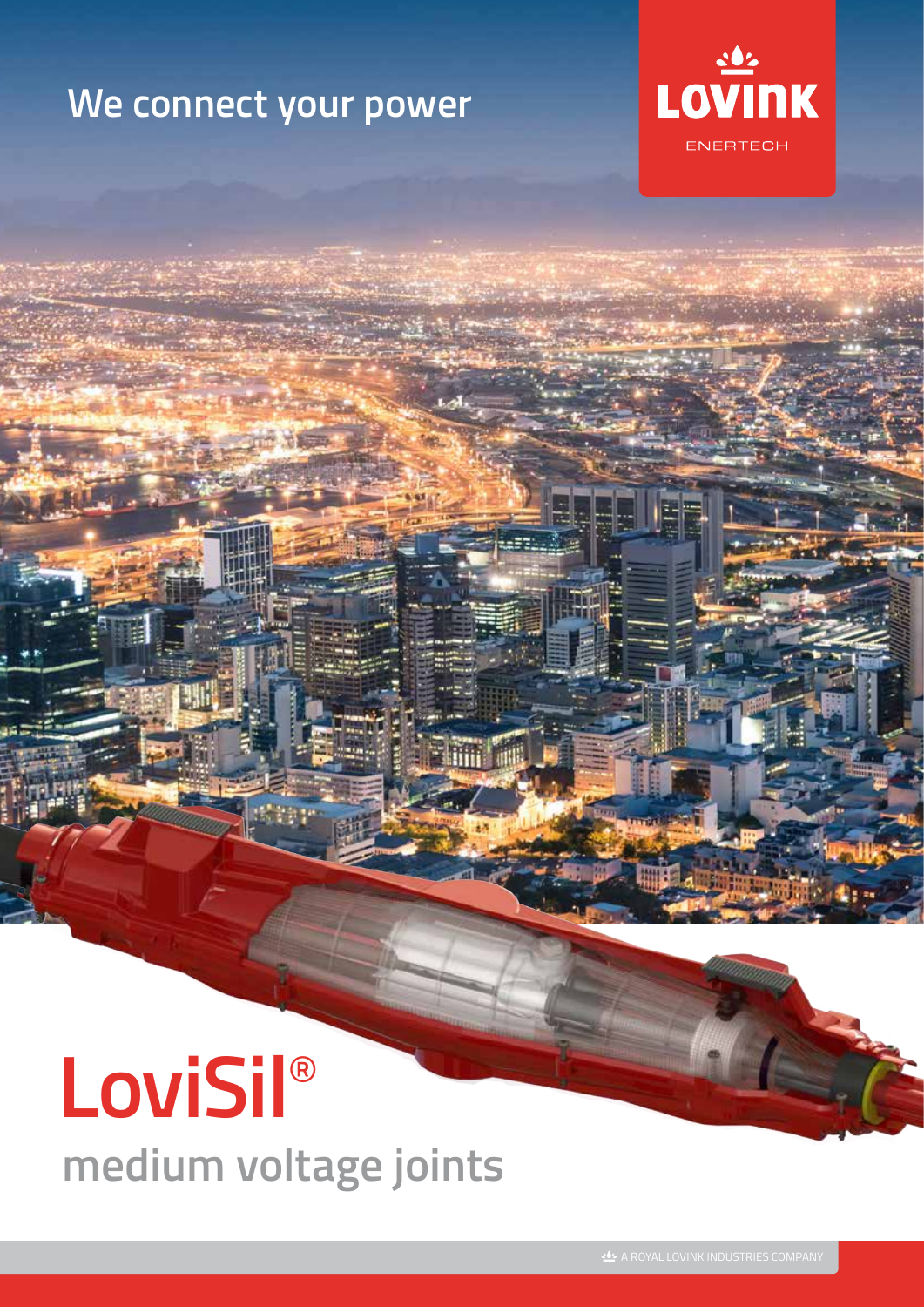

**LoviSil® medium voltage cable joints have been developed featuring fluid silicones that can boast 30 years proven field experience with an extremely low failure rate. Thanks to the construction and characteristics of the silicone based insulation material, LoviSil® joints are particularly suitable for applications with both polymeric and paper-insulated cables.**

#### **Reliable power supply**

The key component within LoviSil® joints is fluid silicone, used to provide primary insulation, search out and fill any potentially damaging voids and provide the ideal environment for components. When used on PILC cable, fluid silicone has the same characteristics as cable grease, preventing papers from drying out. When used on polymeric cable, the electrical characteristics of fluid silicone ensures that core installed components and related tasks are kept to an absolute minimum.

The excellent mechanical protection of the joint is guaranteed by combining polyurethane resin and high specification injection moulded outer shells. This provides:

• Long-term moisture resistance

LOVISI

• Full insulation of the joint screen allowing sheath test.

#### **Cost savings**

In cases where investment decisions are based on TCO (Total Cost of Ownership), LoviSil® joints score very highly. Thanks to the quality and reliability of LoviSil® technology, the TCO is low.

In addition, Lovink's flexible modular system offers logistical benefits, reducing the stock holding necessary to cater for all cable types.

#### **Easy installation**

LoviSil® jointing system provides an intuitive installation sequence. Components are easily identified and installed in logical order. Clever design of components and a transparent inner joint contribute to an easier installation.

Soldering or shrinking of components is not necessary, requiring fewer tools. Besides flame free installation is often a requirement in the petrochem and mining industry. All this makes the installation comfortable, reliable and quick.

#### **Successfully tested**

LoviSil® cable joints meet the highest quality standards in the field of electrical and mechanical loads. The cable joints have been tested in accordance with IEEE 404 and HD 629 (CENELEC). Moreover, the test was executed at a 2 bar water pressure.

Perfect insulant for all components within the joint

In contact with water or humid air, an insulating rubber is formed.

**Minimizes** partial discharges

Under fault conditions, no carbon traces are produced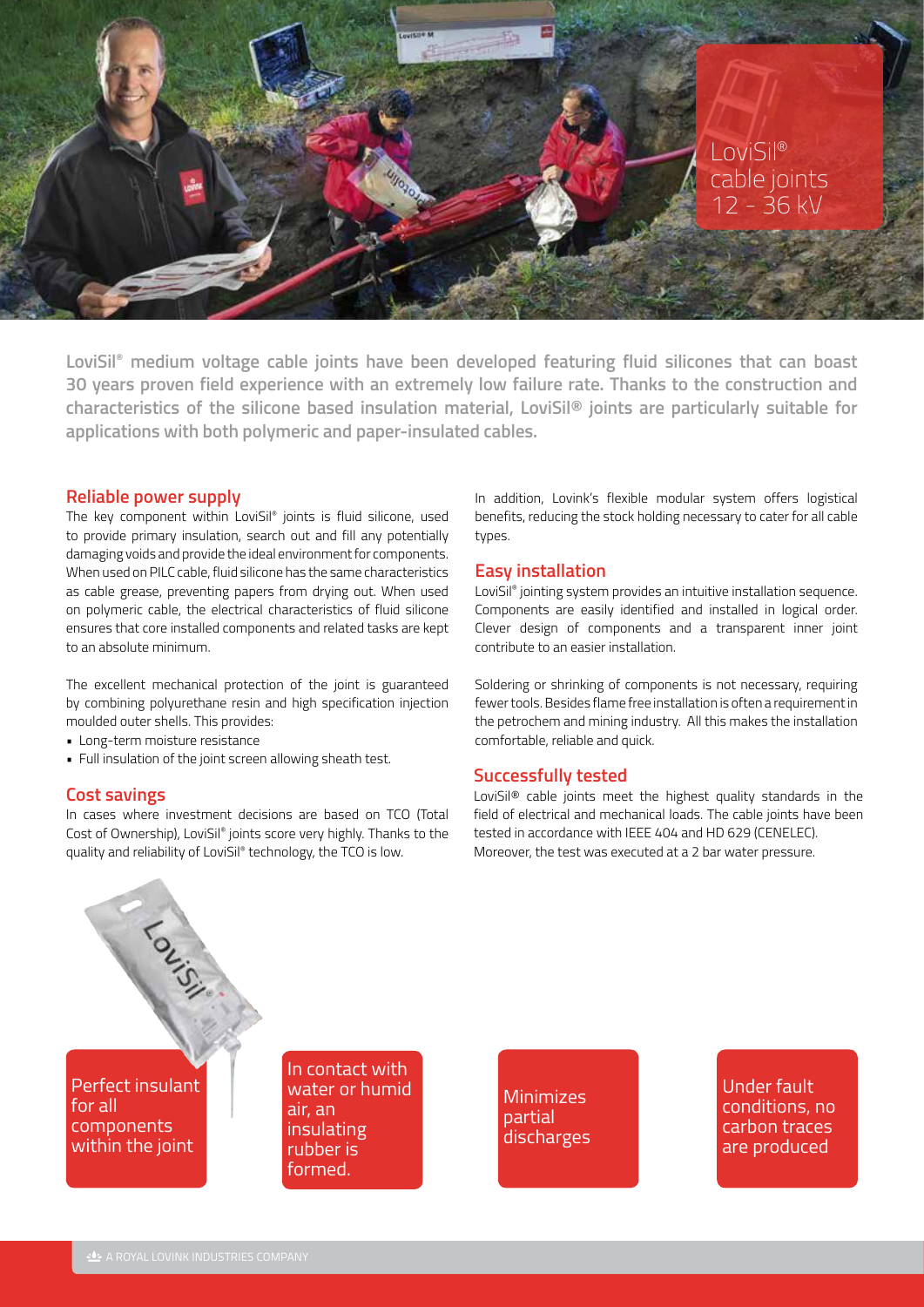#### **LoviSil® program**

#### **Transition- and straight through joints**



LoviSil® transition and straight through joints are universal and can be used on paper-insulated (PILC or PICAS) and polymeric (XLPE or  $\epsilon$  capplicable for paper-  $\epsilon$  and different armours. applicable for paper- insulated cable type: 1 and 3-core insulation • Universal cable joint EPR) cables regardless of cable type: 1 and 3-core , large and small cross-sections and different armours. **Branch joints** • Universal cable joint **Oil refill joints**

#### **Branch joints**



nected to paper or polymeric cables. No external joints are needed<br>and less excavation costs and less excavation costs. With LoviSil® branch joints polymeric cables can be directly con-Long ress exect



LoviSil® loop joints offer a cost saving solution because cable does not need to be looped outside the joint. They both can be installed at the branch side. Saving cable length and excavation time.<br>.



LoviSil<sup>®</sup> feed-in joints offer a cost saving and reliable solution to feed in renewable energy to existing networks without the use of an expensive switchgear.

#### **Oil refill joints Special applications**



LoviSil® oil refill joints offer a sustainable solution for connecting<br>an existing PILC grid to a new polymeric switchgear. Prevents drying out of PILC cables. LoviSil® oil refill joints offer a sustainable solution for connecting



**LoviSil® cross-bonding joints** offer an underground solution for the reduction of cable losses caused by circulating currents.



**LoviSil® repair joints** offer a simple and practical solution in case of limited cable damage, without replacing the cable.